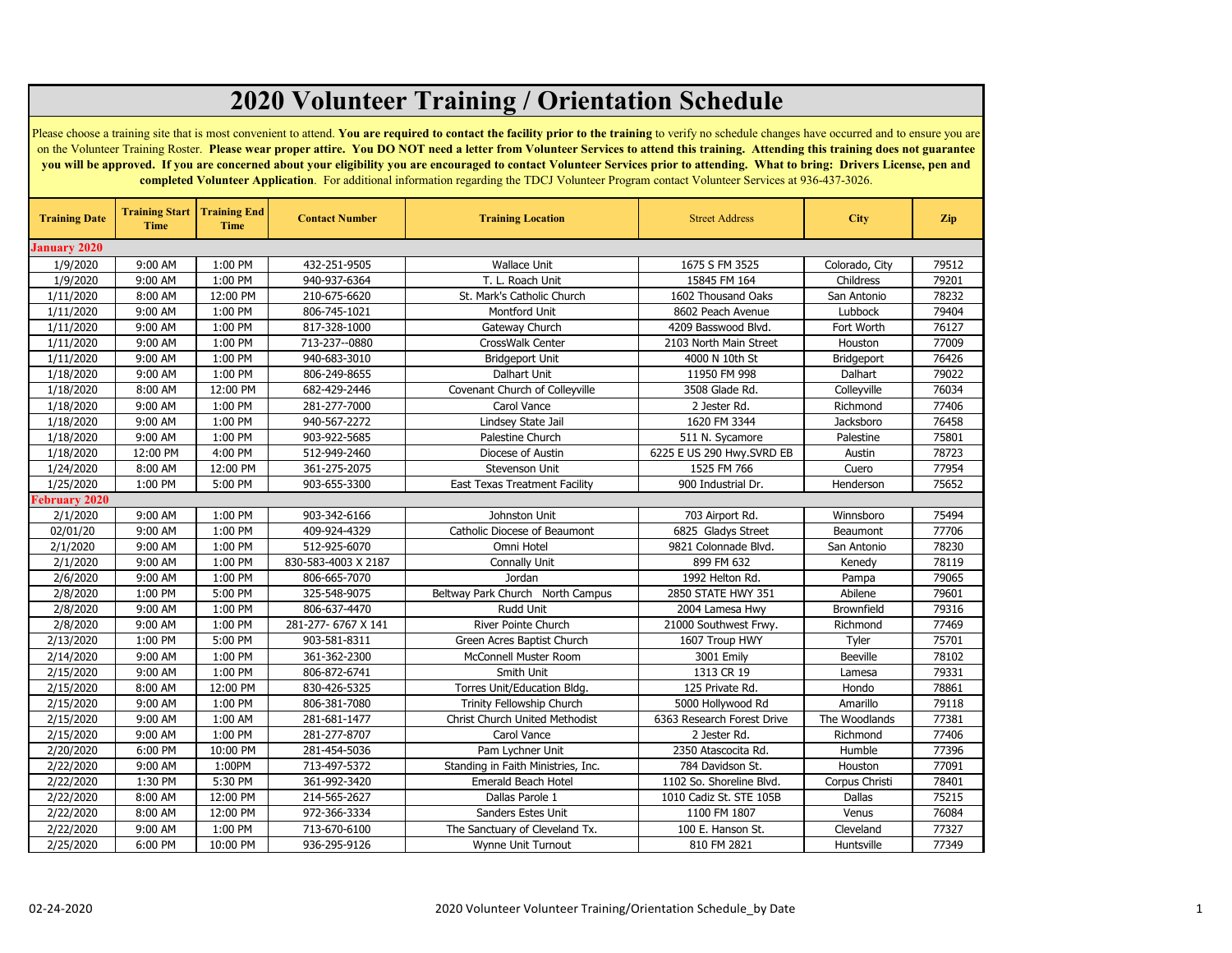| <b>Training Date</b> | <b>Training Start</b><br><b>Time</b> | <b>Training End</b><br><b>Time</b> | <b>Contact Number</b> | <b>Training Location</b>                                                     | <b>Street Address</b>       | <b>City</b>       | <b>Zip</b> |
|----------------------|--------------------------------------|------------------------------------|-----------------------|------------------------------------------------------------------------------|-----------------------------|-------------------|------------|
| 2/28/2020            | 9:00 AM                              | 1:00 PM                            | 806-995-4109          | Tulia Unit                                                                   | 4000 Hwy 86 West            | Tulia             | 79088      |
| 2/29/2020            | 8:30 AM                              | 12:30 PM                           | 830-456-0751          | St. Mary's Catholic Church-Holy Family Center                                | 306 West San Antonio Street | Fredericksburg    | 78624      |
| 2/29/2020            | 8:00 AM                              | 12:00 PM                           | 254-883-5561          | Hobby Unit                                                                   | 742 FM 712                  | Marlin            | 76661      |
| 2/29/2020            | 10:00 AM                             | 2:00 PM                            | 979-849-9306          | Scott Unit                                                                   | 6999 Retrieve Rd.           | Angleton          | 77515      |
| <b>March 2020</b>    |                                      |                                    |                       |                                                                              |                             |                   |            |
| 3/7/2020             | 8:00 AM                              | 12:00 PM                           | 281-595-3491          | Ramsey Clubhouse                                                             | 5155 FM 655                 | Rosharon          | 77583      |
| 3/7/2020             | 8:00 AM                              | 12:00 PM                           | 936-295-6331          | Ellis Unit Clubhouse                                                         | 405 Hwy 75 S.               | Huntsville        | 77344      |
| 3/7/2020             | 8:00 AM                              | 12:00 PM                           | 903-628-3171          | <b>Telford Prison Ministries</b>                                             | 3389 State Hwy 98           | New Boston        | 75570      |
| 3/7/2020             | 8:00 AM                              | 12:00 PM                           | 469-364-4661          | Islamic Center of Irving                                                     | 2555 Easters Rd.            | Irving            | 75062      |
| 3/9/2020             | 1:00 PM                              | 5:00 PM                            | 915-856-0046          | Roglio Sanchez State Jail                                                    | 3901 State Jail Rd.         | El Paso           | 79938      |
| 3/10/2020            | 6:00 PM                              | 10:00 PM                           | 972-225-1304          | Hutchins State Jail                                                          | 1500 East Langdon Rd.       | Dallas            | 75241      |
| 3/11/2020            | 6:00 PM                              | 10:00 PM                           | 254-739-5555          | Boyd Unit                                                                    | 200 SPUR 113                | Teague            | 75860      |
| 3/12/2020            | 9:00 AM                              | 1:00 PM                            | 940-937-6364          | T. L. Roach Unit                                                             | 15845 FM 164                | Childress         | 79201      |
| 3/13/2020            | 1:00 PM                              | 5:00 PM                            | 409-283-6390          | Gib Lewis Unit                                                               | 777 FM 3497                 | Woodville         | 75990      |
| 3/14/2020            | 9:00 AM                              | 1:00 PM                            | 979-798-2188          | Clemens                                                                      | 11034 Hwy 36                | Brazoria          | 77422      |
| 3/14/2020            | 9:00 AM                              | 1:00 PM                            | 956-316-2400          | Segovia/Lopez Unit                                                           | 1201 El Cibolo              | Edinburg          | 78542      |
| 3/14/2020            | 9:00 AM                              | 1:00 PM                            | 713-237-0880          | CrossWalk Center. Please register online<br>kiwaya.tende@crosswalkcenter.org | 2103 North Main Street      | Houston           | 77009      |
| 3/14/2020            | 9:00 AM                              | 1:00 PM                            | 936-258-2476          | Plane State Jail                                                             | 904 FM 686                  | Dayton            | 77535      |
| 3/14/2020            | 8:00 AM                              | 12:00 PM                           | 830-879-3077          | Cotulla Unit                                                                 | 610 FM 624                  | Cotulla           | 78014      |
| 3/14/2020            | 1:00 PM                              | 5:00 PM                            | 409-724-1515          | LeBlanc                                                                      | 3695 FM 3514                | Beaumont          | 77705      |
| 3/14/2020            | 8:00 AM                              | 12:00 PM                           | 903-583-1100          | <b>Buster Cole Unit</b>                                                      | 3801 Silo Rd.               | Bonham            | 75418      |
| 3/14/2020            | 2:00 PM                              | 6:00 PM                            | 936-636-7321          | Eastham Clubhouse                                                            | Prison Rd. #1               | Lovelady          | 77851      |
| 3/14/2020            | 9:00 AM                              | 1:00 PM                            | 806-296-2448          | Marshall Formby                                                              | 998 CR AA                   | Plainview         | 79072      |
| 3/14/2020            | 9:00 AM                              | 1:00 PM                            | 832-363-7227          | The King's Palace                                                            | 5371 E. Fifth St.           | Katy              | 77493      |
| 3/14/2020            | 9:00 AM                              | 1:00 PM                            | 254-865-8431          | Region 6 Training Academy                                                    | 1500 State School Rd.       | Gatesville        | 76528      |
| 3/16/2020            | 12:00 PM                             | 4:00 PM                            | 281-595-3495          | Darrington Unit                                                              | 59 Darrington Road          | Rosharon          | 77583      |
| 3/16/2020            | 1:00 PM                              | 5:00 PM                            | 361-358-9890          | Garza West                                                                   | 4250-HYY 202                | <b>Beeville</b>   | 78102      |
| 3/17/2020            | 6:00 PM                              | 10:00 PM                           | 832-755-7761          | Christ Church Methodist                                                      | 3300 Austin Pkwy            | Sugarland         | 77479      |
| 3/17/2020            | 1:00 PM                              | 5:00 PM                            | 936-295-5768          | <b>Byrd Unit Turnout</b>                                                     | 21 FM 247                   | Huntsville        | 77320      |
| 3/18/2020            | 9:00 AM                              | 1:00 PM                            | 903-928-2311          | Coffield Club House                                                          | 2661 FM 2654                | Tennessee Colony  | 75861      |
| 3/21/2020            | 9:00 AM                              | 1:00 PM                            | 903-928-3118          | Joe F Gurney Unit                                                            | 1385 FM 3328                | Palestine         | 75803      |
| 3/21/2020            | 9:00 AM                              | 1:00 PM                            | 806-249-8655          | Dalhart Unit                                                                 | 11950 FM 998                | Dalhart           | 79022      |
| 3/21/2020            | 2:00 PM                              | 6:00 PM                            | 936-967-8082          | Central Baptist Church                                                       | 503 N. East Ave.            | Livingston        | 77351      |
| 3/21/2020            | 9:00 AM                              | 1:00 PM                            | 281-277-7000          | Carol Vance                                                                  | 2 Jester Rd.                | Richmond          | 77406      |
| 3/21/2020            | 2:00 PM                              | 6:00 PM                            | 432-395-2938 X 1338   | Lynaugh/Fort Stockton                                                        | 1098 S. Highway 2037        | Fort Stockton     | 79735      |
| 3/25/2020            | 6:00 PM                              | 10:00 PM                           | 210-675-6620          | Dominguez State Jail                                                         | 6535 Cagnon Rd.             | San Antonio       | 78252      |
| 3/26/2020            | 8:00 AM                              | 12:00 PM                           | 940-855-7477          | Allred Unit                                                                  | 2101 FM 369 North           | Iowa Park         | 76767      |
| 3/28/2020            | 8:00 AM                              | 12:00 PM                           | 936-437-1608          | Huntsville Unit                                                              | 815 12th St.                | Huntsville        | 77358      |
| 3/28/2020            | 8:00 AM                              | 12:00 PM                           | 956-689-4900          | Willacy State Jail                                                           | 1695 S. Buffalo Drive       | Raymondville      | 78580      |
| 3/28/2020            | 8:30 AM                              | 12:30 PM                           | 361-209-2665          | Glossbrenner Unit                                                            | 5100 S. FM 1329             | San Diego         | 78384      |
| 03/29/20             | 1:00 PM                              | 5:00 PM                            | 512-569-6054          | Bastrop South Seventh-Day Adventist Ch.                                      | 3300 Highway 21 East        | Bastrop           | 78602      |
| <b>April 2020</b>    |                                      |                                    |                       |                                                                              |                             |                   |            |
| 4/1/2020             | 9:00 AM                              | 1:00 PM                            | 936-829-2616          | Duncan Unit Education                                                        | 502 South First St.         | Diboll            | 75941      |
| 4/4/2020             | 9:00 AM                              | 1:00 PM                            | 940-683-3010          | <b>Bridgeport Unit</b>                                                       | 4000 N 10th St              | <b>Bridgeport</b> | 76426      |
| 4/4/2020             | 1:00 PM                              | 5:00 PM                            | 903-655-3300          | East Texas Treatment Facility                                                | 900 Industrial Dr.          | Henderson         | 75652      |
|                      |                                      |                                    |                       |                                                                              |                             |                   |            |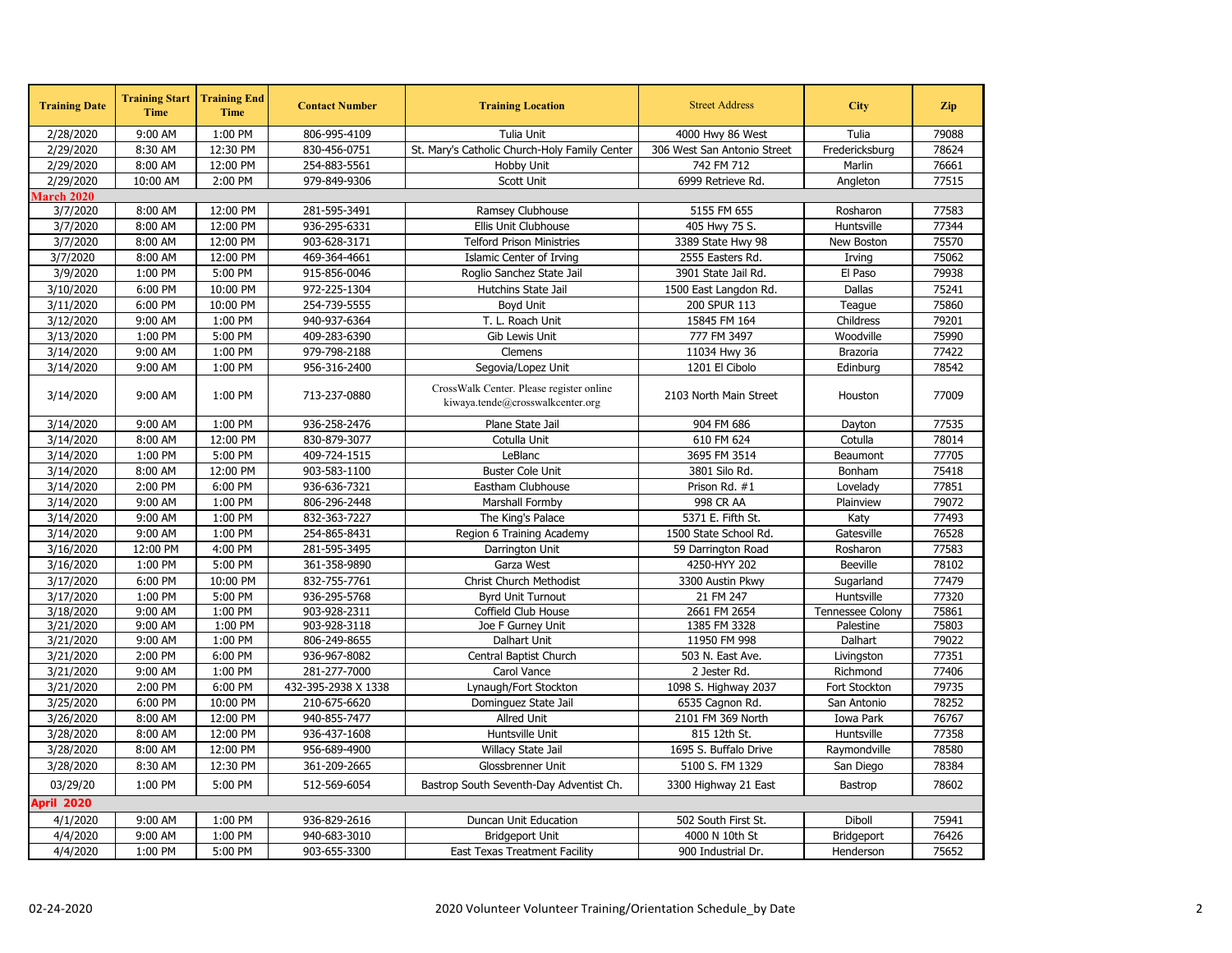| <b>Training Date</b> | <b>Training Start</b><br><b>Time</b> | <b>Training End</b><br><b>Time</b> | <b>Contact Number</b> | <b>Training Location</b>                                                     | <b>Street Address</b>     | <b>City</b>       | <b>Zip</b> |
|----------------------|--------------------------------------|------------------------------------|-----------------------|------------------------------------------------------------------------------|---------------------------|-------------------|------------|
| 4/4/2020             | 8:00 AM                              | 12:00 PM                           | 830-965-4444          | <b>Briscoe Unit</b>                                                          | 1459 W Hwy 85             | <b>Dilley</b>     | 78017      |
| 4/4/2020             | 10:00 AM                             | 2:00 PM                            | 281-608-2853          | Iglesia Centro De Fe                                                         | 6608 Cypress Creek Pkwy   | Houston           | 77069      |
| 4/11/2020            | 9:00 AM                              | 1:00 PM                            | 806-745-1021          | Montford Unit                                                                | 8602 Peach Avenue         | Lubbock           | 79404      |
| 4/11/2020            | 11:00 AM                             | 3:00 PM                            | 325-643-5575          | TR Havins Unit                                                               | 500 Farm Market 45        | Brownwood         | 76801      |
| 4/15/2020            | 1:00 PM                              | 5:00 PM                            | 361-358-9880          | Garza Complex Visitor Center                                                 | 4304 Hwy 202              | <b>Beeville</b>   | 78102      |
| 4/16/2020            | 12:00 PM                             | 4:00 PM                            | 903-723-5074          | Powledge Unit                                                                | 1400 F.M. 3452            | Palestine         | 75835      |
| 4/16/2020            | 9:00 AM                              | 1:00 PM                            | 325-573-1114          | Daniels Unit                                                                 | 938 S. FM 1673            | Snyder            | 79549      |
| 4/16/2020            | 9:00 PM                              | 1:00 PM                            | 806-665-7070          | Jordan                                                                       | 1992 Helton Rd.           | Pampa             | 79065      |
| 4/16/2020            | 9:00 AM                              | 1:00 PM                            | 806-383-1175          | Neal Unit                                                                    | 9055 Spur 591             | Amarillo          | 79107      |
| 4/16/2020            | 9:00 AM                              | 1:00 PM                            | 903-928-2211          | Coffield Clubhouse                                                           | 2661 FM 2054              | Tennessee Colony  | 75884      |
| 4/17/2020            | 1:00 PM                              | 5:00 PM                            | 409-383-0012          | Goodman Unit                                                                 | 349 Private Rd.           | Jasper            | 75951      |
| 4/17/2020            | 8:00 AM                              | 12:00 PM                           | 361-275-2075          | Stevenson Unit                                                               | 1525 FM 766               | Cuero             | 77954      |
| 4/18/2020            | 12:00 PM                             | 4:00 PM                            | 512-949-2460          | Diocese of Austin                                                            | 6225 E US 290 HWY SVRD EB | Austin            | 78723      |
| 4/18/2020            | 9:00 AM                              | 1:00 PM                            | 281-277-8707          | Carol Vance                                                                  | 2 Jester Rd.              | Richmond          | 77406      |
| 4/25/2020            | 1:00 PM                              | 5:00 PM                            | 325 548-9035          | Beltway Park Church North Campus                                             | 2850 STATE HWY 351        | Abilene           | 79601      |
| 4/25/2020            | 9:00 AM                              | 1:00 PM                            | 409-948-0001          | Carole Young Medical Unit                                                    | 5509 Attwater Ave         | <b>Texas City</b> | 77539      |
| 4/25/2020            | 10:00 AM                             | 2:00 PM                            | 361-993-5900          | Church Unlimited                                                             | 7451 Bay Area Drive       | Corpus Christi    | 78415      |
| <b>May 2020</b>      |                                      |                                    |                       |                                                                              |                           |                   |            |
| 5/2/2020             | 9:00 AM                              | 1:00 PM                            | 409-722-5255          | Stiles Unit                                                                  | 3060 FM 3514              | Beaumont          | 77705      |
| 5/2/2020             | 8:00 AM                              | 12:00 PM                           | 254-865-6663          | Region 6 Training Academy                                                    | 1500 State School Rd.     | Gatesville        | 76528      |
| 5/2/2020             | 1:00 PM                              | 5:00 PM                            | 512-268-0079          | Kyle Correctional Center                                                     | 23001 IH 35               | Kyle              | 78640      |
| 5/2/2020             | 9:00 AM                              | 1:00 PM                            | 979-779-1633          | Hamilton Unit                                                                | 200 Lee Morrison Lane     | Bryan             | 77808      |
| 5/5/2020             | 1:00 PM                              | 5:00 PM                            | 936-295-8200          | <b>Holliday Unit</b>                                                         | 295 IH 45 N.              | Huntsville        | 77320      |
| 5/9/2020             | 8:00 AM                              | 12:00 PM                           | 254-865-2000          | Region 6 Training Academy                                                    | 1500 State School Rd.     | Gatesville        | 76528      |
| 5/9/2020             | 9:00 AM                              | 1:00 PM                            | 713-237-0880          | CrossWalk Center. Please register online<br>kiwaya.tende@crosswalkcenter.org | 2103 North Main Street    | Houston           | 77009      |
| 5/9/2020             | 9:00 AM                              | 1:00 PM                            | 361-362-2300          | McConnell Muster Room                                                        | 3001 Emily                | <b>Beeville</b>   | 78102      |
| 5/9/2020             | 9:00 AM                              | 1:00 PM                            | 830-583-4003 X 2187   | Connally Unit                                                                | 899 FM 632                | Kenedy            | 78119      |
| 5/12/2020            | 6:00 PM                              | 10:00 PM                           | 972-225-1304          | Hutchins State Jail                                                          | 1500 East Langdon Rd.     | Dallas            | 75241      |
| 5/14/2020            | 9:00 AM                              | 1:00 PM                            | 940-937-6364          | T. L. Roach Unit                                                             | 15845 FM 164              | Childress         | 79201      |
| 5/16/2020            | 9:00 AM                              | 1:00 PM                            | 806-872-6741          | Smith Unit                                                                   | 1313 CR 19                | Lamesa            | 79331      |
| 5/16/2020            | 8:00 AM                              | 12:00 PM                           | 830-426-5325          | Torres Unit/Education Bldg.                                                  | 125 Private Rd.           | Hondo             | 78861      |
| 5/16/2020            | 8:00 AM                              | 12:00 PM                           | 281-595-3481          | Ramsey Clubhouse                                                             | 5155 FM 655               | Rosharon          | 77583      |
| 5/16/2020            | 9:00 AM                              | 1:00 PM                            | 281-277-7000          | Carol Vance                                                                  | 2 Jester Rd.              | Richmond          | 77406      |
| 5/19/2020            | 1:00 PM                              | 5:00 PM                            | 936-295-5768          | Byrd Unit Turnout                                                            | 21 FM 247                 | Huntsville        | 77320      |
| 5/20/2020            | 8:00 AM                              | 12:00 PM                           | 903-928-2217          | Beto Unit                                                                    | 1391 FM 3328              | Tennessee Colony  | 75880      |
| 5/21/2020            | 6:00 PM                              | 10:00 PM                           | 281-454-5036          | Pam Lycnner Unit                                                             | 2350 Atascocita Rd.       | Humble            | 77396      |
| 5/23/2020            | 9:00 AM                              | 1:00 PM                            | 806-381-7080          | First Baptist Church                                                         | 1208 Tyler St             | Amarillo          | 79101      |
| 5/23/2020            | 8:00 AM                              | 12:00 PM                           | 972-366-3334          | Sanders Estes Unit                                                           | 1100 FM 1807              | Venus             | 76084      |
| 5/29/2020            | 9:00 AM                              | 1:00 PM                            | 806-995-4109          | Tulia Unit                                                                   | 4000 Hwy 86 West          | Tulia             | 79088      |
| 5/30/2020            | 8:30 AM                              | 12:30 PM                           | 361-209-2665          | Glossbrenner Unit                                                            | 5100 S. FM 1329           | San Diego         | 78384      |
| 5/30/2020            | 10:00 AM                             | 2:00 PM                            | 979-849-9306          | Scott Unit                                                                   | 6999 Retrieve RD          | Angleton          | 77515      |
| <b>June 2020</b>     |                                      |                                    |                       |                                                                              |                           |                   |            |
| 6/6/2020             | 8:00 AM                              | 12:00 PM                           | 915-856-0046          | Roglio Sanchez State Jail                                                    | 3901 State Jail Rd.       | El Paso           | 79938      |
|                      |                                      |                                    |                       |                                                                              |                           |                   | 78702      |
| 06/06/20             | 12:00 PM                             | 4:00 PM                            | 512-441-4457          | Mt. Zion M.B. Church                                                         | 2938 East 13th Street     | Austin            |            |
| 6/6/2020             | 9:00 AM                              | 1:00 PM                            | 903-342-6166          | Johnston Unit                                                                | 703 Airport Rd.           | Winnsboro         | 75494      |
| 6/6/2020             | 8:00 AM                              | 12:00 PM                           | 903-628-3171          | <b>Telford Prison Ministries</b>                                             | 3389 State Hwy 98         | New Boston        | 75570      |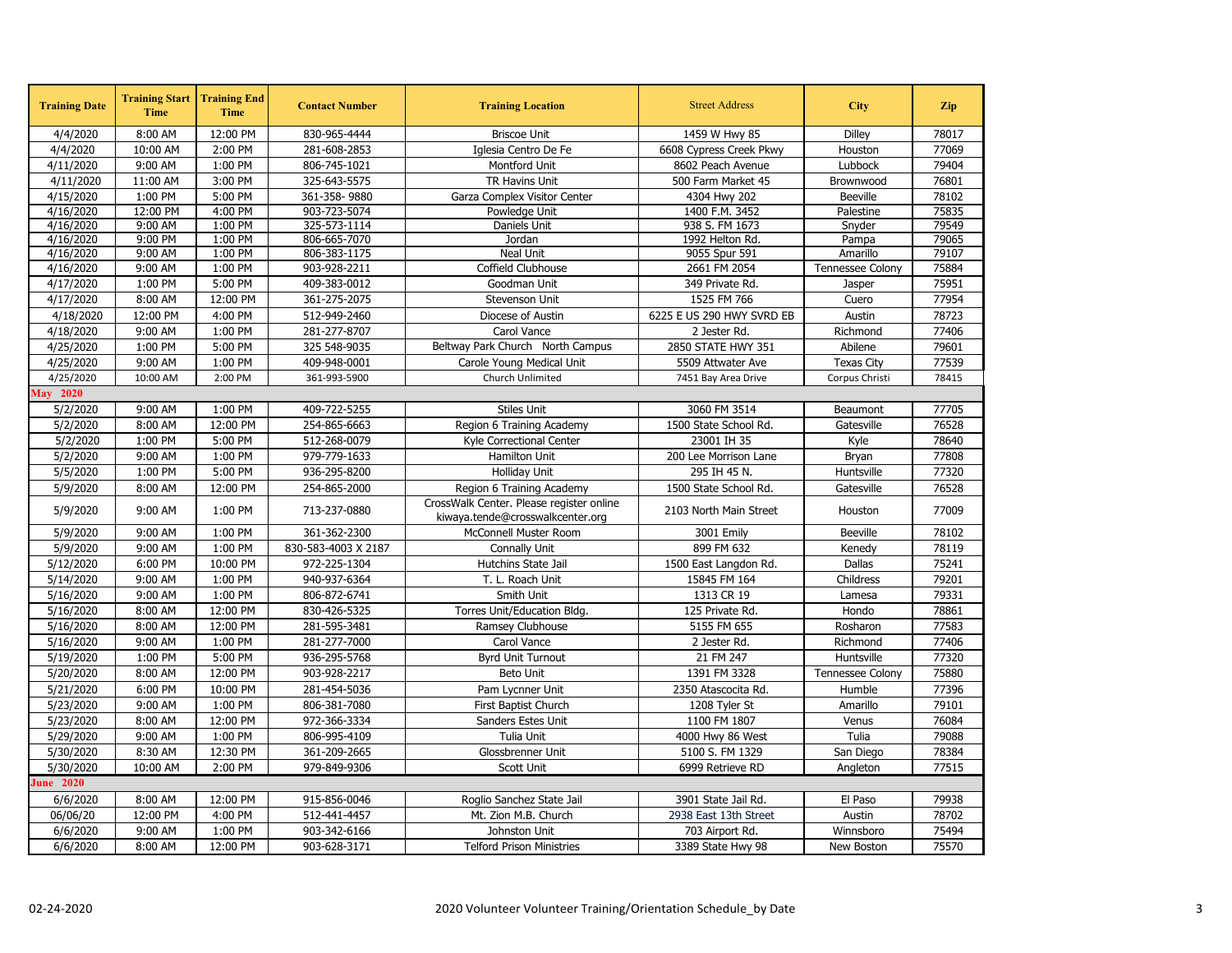| <b>Training Date</b> | <b>Training Start</b><br><b>Time</b> | <b>Training End</b><br><b>Time</b> | <b>Contact Number</b> | <b>Training Location</b>                                                     | <b>Street Address</b>     | <b>City</b>       | <b>Zip</b> |
|----------------------|--------------------------------------|------------------------------------|-----------------------|------------------------------------------------------------------------------|---------------------------|-------------------|------------|
| 6/6/2020             | 2:30 PM                              | 6:30 PM                            | 936-291-4200          | <b>Estelle Unit</b>                                                          | 264 FM 3478               | Huntsville        | 77320      |
| 6/13/2020            | 1:00 PM                              | 5:00 PM                            | 325-548-9075          | Beltway Park Church North Campus                                             | 2850 STATE HWY 351        | Abilene           | 79601      |
| 6/13/2020            | 1:00 PM                              | 5:00 PM                            | 903-655-3300          | <b>East Texas Treatment Facility</b>                                         | 900 Industrial Dr.        | Henderson         | 75652      |
| 6/13/2020            | 9:00 AM                              | 1:00 PM                            | 956-316-2400          | Segovia/Lopez Unit                                                           | 1201 El Cibolo            | Edinburg          | 78542      |
| 6/13/2020            | 8:00 AM                              | 12:00 PM                           | 903-583-1100          | <b>Buster Cole Unit</b>                                                      | 3802 Silo Rd.             | Bonham            | 75418      |
| 6/13/2020            | 9:00 AM                              | 1:00 PM                            | 936-258-2476          | Plane State Jail                                                             | 904 FM 686                | Dayton            | 77535      |
| 6/13/2020            | 9:00 AM                              | 1:00 PM                            | 806-296-2448          | Marshall Formby                                                              | 998 CR AA                 | Plainview         | 79072      |
| 6/15/2020            | 1:00 PM                              | 5:00 PM                            | 361-358-9890          | Garza West                                                                   | 4250-HWY 202              | <b>Beeville</b>   | 78102      |
| 6/16/2020            | 5:30 PM                              | 9:30 PM                            | 936-348-3751          | Ferguson Conference Center                                                   | 12120 Savage Dr.          | Midway            | 75852      |
| 6/18/2020            | 9:00 AM                              | 1:00 PM                            | 806-381-7080          | Trinity Fellowship Church                                                    | 5000 Hollywood Rd         | Amarillo          | 79110      |
| 6/20/2020            | 9:00 AM                              | 1:00 PM                            | 806-637-4470          | Rudd Unit                                                                    | 2004 Lamesa Hwy           | Brownfield        | 79316      |
| 6/20/2020            | 9:00 AM                              | 1:00 PM                            | 806-249-8655          | Dalhart Unit                                                                 | 11950 FM 998              | Dalhart           | 79022      |
| 6/20/2020            | 2:00 PM                              | 6:00 PM                            | 432-395-2938 X 1338   | Lynaugh/Fort Stockton                                                        | 1098 S. Highway 2037      | Fort Stockton     | 79735      |
| 6/20/2020            | 9:00 AM                              | 1:00 PM                            | 281-277-8707          | Carol Vance                                                                  | 2 Jester Rd.              | Richmond          | 77406      |
| 6/20/2020            | 9:00 AM                              | 1:00 PM                            | 940-567-2272          | Lindsey State Jail                                                           | 1620 FM 3344              | Jacksboro         | 76458      |
| 6/20/2020            | 8:00 AM                              | 12:00 PM                           | 214-565-2627          | Dallas Parole 1                                                              | 1010 Cadiz St. STE 105B   | Dallas            | 75215      |
| 6/27/2020            | 8:00 AM                              | 12:00 PM                           | 956-689-4900          | Willacy State Jail                                                           | 1695 S. Buffalo Drive     | Raymondville      | 78580      |
| 6/27/2020            | 9:00 AM                              | 1:00 PM                            | 512-415-8262          | Women's Storybook Project of Texas                                           | 5524 Bee Caves Rd. Bldg M | Austin            | 78746      |
| <b>July</b> 2020     |                                      |                                    |                       |                                                                              |                           |                   |            |
| 7/9/2020             | 9:00 AM                              | 1:00 PM                            | 940-937-6364          | T. L. Roach Unit                                                             | 15845 FM 164              | Childress         | 79201      |
| 7/10/2020            | 1:00 PM                              | 5:00 PM                            | 409-283-6390          | Gib Lewis Unit                                                               | 777 FM 3497               | Woodville         | 75990      |
| 7/11/2020            | 9:00 AM                              | 1:00 PM                            | 940-683-3010          | <b>Bridgeport Unit</b>                                                       | 4000 N 10th St            | <b>Bridgeport</b> | 76426      |
| 7/11/2020            | 9:00 AM                              | 1:00 PM                            | 713-237-0880          | CrossWalk Center. Please register online<br>kiwava.tende@crosswalkcenter.org | 2103 North Main Street    | Houston           | 77009      |
| 7/11/2020            | 9:00 AM                              | 1:00 PM                            | 806-745-1021          | Montford Unit                                                                | 8602 Peach Avenue         | Lubbock           | 79404      |
| 7/12/2020            | 5:00 PM                              | 9:00 PM                            | 936-295-5756          | Ellis Unit Clubhouse                                                         | 1696 FM 980               | Huntsville        | 77320      |
| 7/14/2020            | 6:00 PM                              | 10:00 PM                           | 972-225-1304          | Hutchins State Jail                                                          | 1500 East Langdon Rd.     | Dallas            | 75241      |
| 7/15/2020            | 1:00 PM                              | 5:00 PM                            | 361-358-9880          | Garza Complex Visitor Center                                                 | 4304 Hwy 202              | <b>Beeville</b>   | 78102      |
| 7/18/2020            | 9:00 AM                              | 1:00 PM                            | 281-277-7000          | Carol Vance                                                                  | 2 Jester Rd.              | Richmond          | 77406      |
| 7/18/2020            | 9:00 AM                              | 1:00 PM                            | 806-381-7080          | Trinity Fellowship Church                                                    | 5000 Hollywood Rd         | Amarillo          | 79110      |
| 7/18/2020            | 8:00 AM                              | 12:00 PM                           | 936-829-2295          | Diboll Unit                                                                  | 1604 S. First St.         | Diboll            | 75941      |
| 7/18/2020            | 12:00 PM                             | 4:00 PM                            | 512-949-2460          | Diocese of Austin                                                            | 6225 E US 290 HWY SVRD EB | Austin            | 78723      |
| 7/25/2020            | 8:30 AM                              | 12:30 PM                           | 361-209-2665          | Glossbrenner Unit                                                            | 5100 S. FM 1329           | San Diego         | 78384      |
| 7/28/2020            | 6:00 PM                              | 10:00 PM                           | 210-675-6620          | Dominguez State Jail                                                         | 6535 Cagnon Rd.           | San Antonio       | 78252      |
| 7/31/2020            | 9:00 AM                              | 1:00 PM                            | 806-995-4109          | Tulia Unit                                                                   | 4000 Hwy 86 West          | Tulia             | 79088      |
| <b>August 2020</b>   |                                      |                                    |                       |                                                                              |                           |                   |            |
| 8/4/2020             | 9:00 AM                              | 1:00 PM                            | 903-928-3118          | Joe F Gurney Unit                                                            | 1385 FM 3328              | Palestine         | 75803      |
| 8/7/2020             | 8:00 AM                              | 12:00 PM                           | 361-275-2075          | Stevenson Unit                                                               | 1525 FM 766               | Cuero             | 77954      |
| 8/8/2020             | 8:00 AM                              | 12:00 PM                           | 830-879-3077          | Cotulla Unit                                                                 | 610 FM 624                | Cotulla           | 78014      |
| 8/8/2020             | 9:00 AM                              | 1:00 PM                            | 361-362-2300          | McConnell Muster Room                                                        | 3001 Emily                | <b>Beeville</b>   | 78102      |
| 8/8/2020             | 9:00 AM                              | 1:00 PM                            | 830-583-4003 X 2187   | Connally Unit                                                                | 899 FM 632                | Kenedy            | 78119      |
| 8/15/2020            | 8:00 AM                              | 12:00 PM                           | 830-426-5325          | Torres Unit/Education Bldg.                                                  | 125 Private Rd.           | Hondo             | 78861      |
| 8/15/2020            | 9:00 AM                              | 1:00 PM                            | 281-277-8707          | Carol Vance                                                                  | 2 Jester Rd.              | Richmond          | 77406      |
| 8/15/2020            | 1:00 PM                              | 5:00 PM                            | 325-548-9035          | Beltway Park Church North Campus                                             | 2850 STATE HWY 351        | Abilene           | 79601      |
| 8/15/2020            | 9:00 AM                              | 1:00 PM                            | 806-872-6741          | Smith Unit                                                                   | 1313 CR 19                | Lamesa            | 79331      |
| 8/16/2020            | 5:00 PM                              | 9:00 PM                            | 936-295-5756          | Ellis Unit Clubhouse                                                         | 1696 FM 980               | Huntsville        | 77320      |
| 8/18/2020            | 1:00 PM                              | 5:00 PM                            | 936-295-8200          | Holliday Unit                                                                | 295 IH 45 N.              | Huntsville        | 77320      |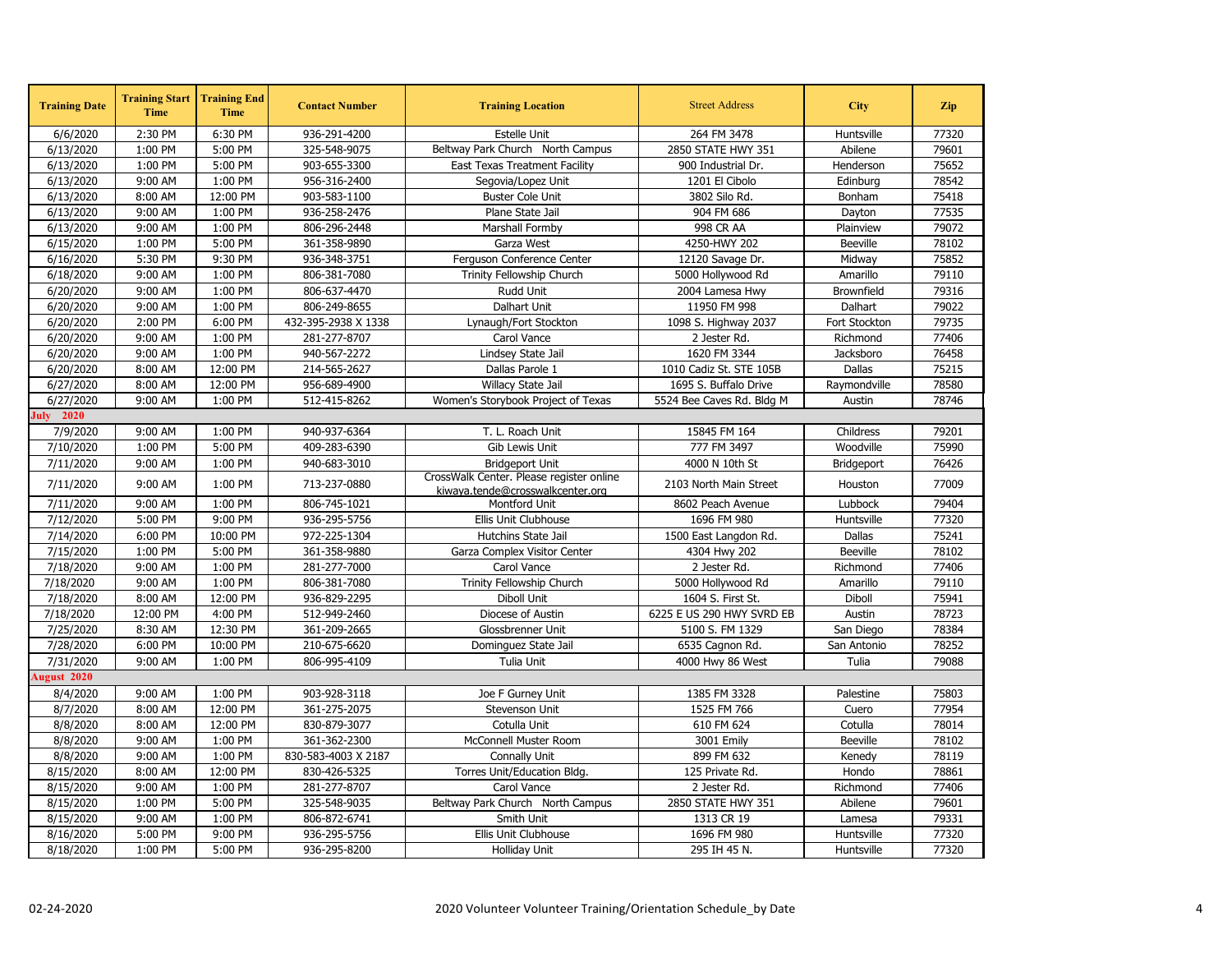| 10:00 PM<br>6:00 PM<br>281-454-5036<br>2350 Atascocita Rd.<br>Humble<br>8/19/2020<br>Pam Lycnner Unit<br>8/22/2020<br>9:00 AM<br>12:00 PM<br>979-798-2188<br>Clemens<br>11034 Hwy 36<br>Brazoria<br>8:00 AM<br>12:00 PM<br>972-366-3334<br>8/22/2020<br>Sanders Estes Unit<br>1101 FM 1807<br>Venus<br>1:00 PM<br>5:00 PM<br>903-655-3300<br>900 Industrial Dr.<br>8/22/2020<br><b>East Texas Treatment Facility</b><br>Henderson<br>8/22/2020<br>2:00 PM<br>6:00 PM<br>936-967-8082<br>503 N. East Ave.<br>Central Baptist Church<br>Livingston<br>956-689-4900<br>8/22/2020<br>8:00 AM<br>12:00 PM<br>Willacy State Jail<br>1695 S. Buffalo Drive<br>Raymondville<br>8/29/2020<br>2:00 PM<br>6:00 PM<br>432-395-2938 X 1338<br>Lynaugh/Fort Stockton<br>Fort Stockton<br>1098 S. Highway 2037<br>9:00 AM<br>1:00 PM<br>903-342-6166<br>703 Airport Rd.<br>8/29/2020<br>Johnston Unit<br>Winnsboro<br>September 2020 | 77396<br>77422<br>76084<br>75652<br>77351<br>78580<br>79735<br>75494<br>75951<br>75570<br>75241<br>75860<br>79065<br>78542<br>79938 |
|-----------------------------------------------------------------------------------------------------------------------------------------------------------------------------------------------------------------------------------------------------------------------------------------------------------------------------------------------------------------------------------------------------------------------------------------------------------------------------------------------------------------------------------------------------------------------------------------------------------------------------------------------------------------------------------------------------------------------------------------------------------------------------------------------------------------------------------------------------------------------------------------------------------------------|-------------------------------------------------------------------------------------------------------------------------------------|
|                                                                                                                                                                                                                                                                                                                                                                                                                                                                                                                                                                                                                                                                                                                                                                                                                                                                                                                       |                                                                                                                                     |
|                                                                                                                                                                                                                                                                                                                                                                                                                                                                                                                                                                                                                                                                                                                                                                                                                                                                                                                       |                                                                                                                                     |
|                                                                                                                                                                                                                                                                                                                                                                                                                                                                                                                                                                                                                                                                                                                                                                                                                                                                                                                       |                                                                                                                                     |
|                                                                                                                                                                                                                                                                                                                                                                                                                                                                                                                                                                                                                                                                                                                                                                                                                                                                                                                       |                                                                                                                                     |
|                                                                                                                                                                                                                                                                                                                                                                                                                                                                                                                                                                                                                                                                                                                                                                                                                                                                                                                       |                                                                                                                                     |
|                                                                                                                                                                                                                                                                                                                                                                                                                                                                                                                                                                                                                                                                                                                                                                                                                                                                                                                       |                                                                                                                                     |
|                                                                                                                                                                                                                                                                                                                                                                                                                                                                                                                                                                                                                                                                                                                                                                                                                                                                                                                       |                                                                                                                                     |
|                                                                                                                                                                                                                                                                                                                                                                                                                                                                                                                                                                                                                                                                                                                                                                                                                                                                                                                       |                                                                                                                                     |
|                                                                                                                                                                                                                                                                                                                                                                                                                                                                                                                                                                                                                                                                                                                                                                                                                                                                                                                       |                                                                                                                                     |
| 1:00 PM<br>5:00 PM<br>409-383-0012<br>Goodman Unit<br>349 Private Rd.<br>9/4/2020<br>Jasper                                                                                                                                                                                                                                                                                                                                                                                                                                                                                                                                                                                                                                                                                                                                                                                                                           |                                                                                                                                     |
| 8:00 AM<br>12:00 PM<br>903-628-3171<br><b>Telford Prison Ministries</b><br>9/5/2020<br>3389 State Hwy 98<br>New Boston                                                                                                                                                                                                                                                                                                                                                                                                                                                                                                                                                                                                                                                                                                                                                                                                |                                                                                                                                     |
| 6:00 PM<br>10:00 PM<br>972-225-1304<br>9/8/2020<br>Hutchins State Jail<br>1500 East Langdon Rd.<br>Dallas                                                                                                                                                                                                                                                                                                                                                                                                                                                                                                                                                                                                                                                                                                                                                                                                             |                                                                                                                                     |
| 6:00 PM<br>10:00 PM<br>9/9/2020<br>254-739-5555<br>200 SPUR 113<br>Boyd Unit<br>Teague                                                                                                                                                                                                                                                                                                                                                                                                                                                                                                                                                                                                                                                                                                                                                                                                                                |                                                                                                                                     |
| 9:00 AM<br>1:00 PM<br>9/10/2020<br>806-665-7070<br>Jordan Uniit<br>1992 Helton Rd.<br>Pampa                                                                                                                                                                                                                                                                                                                                                                                                                                                                                                                                                                                                                                                                                                                                                                                                                           |                                                                                                                                     |
| 9:00 AM<br>1:00 PM<br>956-316-2400<br>1201 El Cibolo<br>9/12/2020<br>Segovia/Lopez Unit<br>Edinburg                                                                                                                                                                                                                                                                                                                                                                                                                                                                                                                                                                                                                                                                                                                                                                                                                   |                                                                                                                                     |
| 9/12/2020<br>8:00 AM<br>12:00 PM<br>915-856-0046<br>3901 State Jail Rd.<br>Roglio Sanchez State Jail<br>El Paso                                                                                                                                                                                                                                                                                                                                                                                                                                                                                                                                                                                                                                                                                                                                                                                                       |                                                                                                                                     |
| 9/12/2020<br>8:00 AM<br>12:00 PM<br>903-583-1100<br>3803 Silo Rd.<br><b>Buster Cole Unit</b><br>Bonham                                                                                                                                                                                                                                                                                                                                                                                                                                                                                                                                                                                                                                                                                                                                                                                                                | 75418                                                                                                                               |
| 9/12/2020<br>9:00 AM<br>1:00 PM<br>903-581-8311<br>1607 Troup HWY<br>Tyler<br>Green Acres Baptist Church                                                                                                                                                                                                                                                                                                                                                                                                                                                                                                                                                                                                                                                                                                                                                                                                              | 75701                                                                                                                               |
| 5:00 PM<br>9/12/2020<br>1:00 PM<br>936-636-7321<br>Eastham Clubhouse<br>Prison Rd. #1<br>Lovelady                                                                                                                                                                                                                                                                                                                                                                                                                                                                                                                                                                                                                                                                                                                                                                                                                     | 75851                                                                                                                               |
| CrossWalk Center. Please register online<br>9/12/2020<br>9:00 AM<br>1:00 PM<br>713-237-0880<br>2103 North Main Street<br>Houston<br>kiwaya.tende@crosswalkcenter.org                                                                                                                                                                                                                                                                                                                                                                                                                                                                                                                                                                                                                                                                                                                                                  | 77009                                                                                                                               |
| 9:00 AM<br>1:00 PM<br>936-825-7547<br>9/12/2020<br>1800 Luther Dr<br>Navasota<br>O.L. Luther Unit                                                                                                                                                                                                                                                                                                                                                                                                                                                                                                                                                                                                                                                                                                                                                                                                                     | 77868                                                                                                                               |
| 9:00 AM<br>1:00 PM<br>281-595-3413<br>5155 FM 655<br>9/12/2020<br>Ramsey Clubhouse<br>Rosharon                                                                                                                                                                                                                                                                                                                                                                                                                                                                                                                                                                                                                                                                                                                                                                                                                        | 77583                                                                                                                               |
| 9:00 AM<br>1:00 PM<br>936-258-2476<br>904 FM 686<br>9/12/2020<br>Plane State Jail<br>Dayton                                                                                                                                                                                                                                                                                                                                                                                                                                                                                                                                                                                                                                                                                                                                                                                                                           | 77535                                                                                                                               |
| 5:00 PM<br>409-724-1515<br>LeBlanc<br>9/12/2020<br>1:00 PM<br>3695 FM 3514<br>Beaumont                                                                                                                                                                                                                                                                                                                                                                                                                                                                                                                                                                                                                                                                                                                                                                                                                                | 77705                                                                                                                               |
| 9/12/2020<br>9:00 AM<br>1:00 PM<br>806-296-2448<br>Marshall Formby<br>998 CR AA<br>Plainview                                                                                                                                                                                                                                                                                                                                                                                                                                                                                                                                                                                                                                                                                                                                                                                                                          | 79072                                                                                                                               |
| 1:00 PM<br>5:00 PM<br>361-358-9890<br>4250-HWY 202<br>9/14/2020<br>Garza West<br><b>Beeville</b>                                                                                                                                                                                                                                                                                                                                                                                                                                                                                                                                                                                                                                                                                                                                                                                                                      | 78102                                                                                                                               |
| 4:00 PM<br>9/14/2020<br>12:00 PM<br>281-595-3495<br>Rosharon<br>Darrington Unit<br>59 Darrington Road                                                                                                                                                                                                                                                                                                                                                                                                                                                                                                                                                                                                                                                                                                                                                                                                                 | 77583                                                                                                                               |
| 9:00 AM<br>1:00 PM<br>281-277-7000<br>Carol Vance<br>2 Jester Rd.<br>9/19/2020<br>Richmond                                                                                                                                                                                                                                                                                                                                                                                                                                                                                                                                                                                                                                                                                                                                                                                                                            | 77406                                                                                                                               |
| 9:00 AM<br>1:00 PM<br>Dalhart Unit<br>11950 FM 998<br>9/19/2020<br>806-249-8655<br>Dalhart                                                                                                                                                                                                                                                                                                                                                                                                                                                                                                                                                                                                                                                                                                                                                                                                                            | 79022                                                                                                                               |
| 9:00 AM<br>1:00 PM<br>806-637-4470<br>Rudd Unit<br>9/19/2020<br>2004 Lamesa Hwy<br>Brownfield                                                                                                                                                                                                                                                                                                                                                                                                                                                                                                                                                                                                                                                                                                                                                                                                                         | 79316                                                                                                                               |
| 10:00 AM<br>2:00 PM<br>806-381-7080<br>Bishop DeFalco Retreat Center<br>2100 N. Spring St.<br>Amarillo<br>9/24/2020                                                                                                                                                                                                                                                                                                                                                                                                                                                                                                                                                                                                                                                                                                                                                                                                   | 79107                                                                                                                               |
| 9/26/2020<br>9:00 AM<br>1:00 PM<br>903-928-2311<br>Coffield Club House<br>2661 FM 2654<br>Tennessee Colony                                                                                                                                                                                                                                                                                                                                                                                                                                                                                                                                                                                                                                                                                                                                                                                                            | 75861                                                                                                                               |
| 9/29/2020<br>6:00 PM<br>10:00 PM<br>936-295-9126<br>810 FM 2821<br>Huntsville<br>Wynne Unit Turnout                                                                                                                                                                                                                                                                                                                                                                                                                                                                                                                                                                                                                                                                                                                                                                                                                   | 77349                                                                                                                               |
| October 2020                                                                                                                                                                                                                                                                                                                                                                                                                                                                                                                                                                                                                                                                                                                                                                                                                                                                                                          |                                                                                                                                     |
| 10/1/2020<br>8:00 AM<br>12:00 PM<br>940-855-7477<br>Allred Unit<br>2101 FM 369 North<br>Iowa Park                                                                                                                                                                                                                                                                                                                                                                                                                                                                                                                                                                                                                                                                                                                                                                                                                     | 76367                                                                                                                               |
| Daniels Unit<br>9:00 AM<br>1:00 PM<br>325-573-1114<br>938 S. FM 1673<br>10/1/2020<br>Snyder                                                                                                                                                                                                                                                                                                                                                                                                                                                                                                                                                                                                                                                                                                                                                                                                                           | 79549                                                                                                                               |
| 1:00 PM<br>361-362-2300<br>McConnell Muster Room<br>3001 Emily<br>10/3/2020<br>9:00 AM<br><b>Beeville</b>                                                                                                                                                                                                                                                                                                                                                                                                                                                                                                                                                                                                                                                                                                                                                                                                             | 78102                                                                                                                               |
| 1:00 PM<br>940-683-3010<br>4000 N 10th St<br>10/3/2020<br>9:00 AM<br>Bridgeport Unit<br><b>Bridgeport</b>                                                                                                                                                                                                                                                                                                                                                                                                                                                                                                                                                                                                                                                                                                                                                                                                             | 76426                                                                                                                               |
| 10/3/2020<br>8:00 AM<br>12:00 PM<br>936-295-6331<br>Goree Clubhouse<br>405 Hwy 75, S<br>Huntsville                                                                                                                                                                                                                                                                                                                                                                                                                                                                                                                                                                                                                                                                                                                                                                                                                    | 77344                                                                                                                               |
| 12:00 PM<br>8:00 AM<br>830-965-4444<br><b>Briscoe Unit</b><br>1459 W Hwy 85<br><b>Dilley</b><br>10/3/2020                                                                                                                                                                                                                                                                                                                                                                                                                                                                                                                                                                                                                                                                                                                                                                                                             | 78017                                                                                                                               |
| 9:00 AM<br>1:00 PM<br>Montford Unit<br>10/10/2020<br>806-745-1021<br>8602 Peach Avenue<br>Lubbock                                                                                                                                                                                                                                                                                                                                                                                                                                                                                                                                                                                                                                                                                                                                                                                                                     | 79404                                                                                                                               |
| 500 Farm Market 45<br>10/10/2020<br>11:00 AM<br>3:00 PM<br>325-643-5575<br>TR Havins Unit<br>Brownwood                                                                                                                                                                                                                                                                                                                                                                                                                                                                                                                                                                                                                                                                                                                                                                                                                | 76801                                                                                                                               |
| 10/10/2020<br>10:00 AM<br>2:00 PM<br>361.993.5900<br>Church Unlimited<br>7451 Bay Area Drive<br>Corpus Christi                                                                                                                                                                                                                                                                                                                                                                                                                                                                                                                                                                                                                                                                                                                                                                                                        | 78415                                                                                                                               |
| 10/11/2020<br>1:30 PM<br>5:30 PM<br>936-291-4200<br>Estelle Unit<br>264 FM 3478<br>Huntsville                                                                                                                                                                                                                                                                                                                                                                                                                                                                                                                                                                                                                                                                                                                                                                                                                         | 77320                                                                                                                               |
| 10/15/2020<br>9:00 AM<br>1:00 PM<br>940-937-6364<br>T. L. Roach Unit<br>15845 FM 164<br>Childress                                                                                                                                                                                                                                                                                                                                                                                                                                                                                                                                                                                                                                                                                                                                                                                                                     | 79201                                                                                                                               |
| 10/15/2020<br>12:00 PM<br>4:00 PM<br>903-723-5074<br>1400 F.M. 3452<br>Powledge Unit<br>Palestine                                                                                                                                                                                                                                                                                                                                                                                                                                                                                                                                                                                                                                                                                                                                                                                                                     | 75835                                                                                                                               |